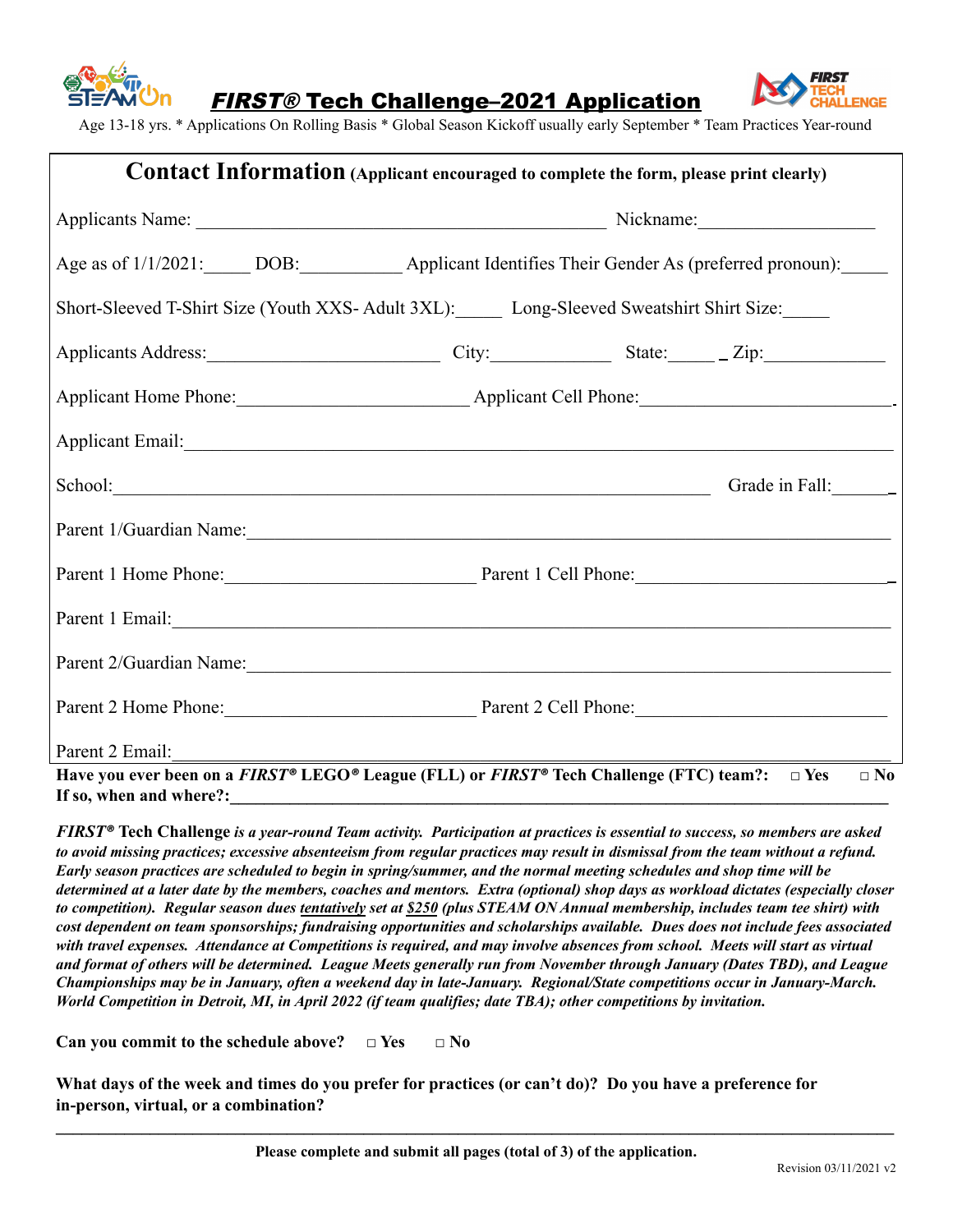

FIRST® Tech Challenge–2021 Application



Age 13-18 yrs. \* Applications On Rolling Basis \* Global Season Kickoff usually early September \* Team Practices Year-round

Using additional paper, if needed, so that it is clearly written by the applicant, please answer the following questions: O1. Please write a few sentences stating why you want to be a part of this team and how you would contribute to it.

Q2. Please list/tell us about your interests, hobbies, and talents. Have you ever been part of a school project or **participated in science fairs or team projects? What topics did you explore?**

Q3. Briefly describe the good things you bring to a team from your past experiences as a part of a team in school or **in another youth organization or sport:**

**Q4. Is there anything else you would like to share with us? If so, please explain:**

Are you willing to dedicate 6-12 hours per week between September and February (or longer) to work with your team in learning and programming the FTC Robot to complete the tasks required in the Challenge, plus hours in the preseason? **□ Yes □ No**

Are you willing to share ideas, listen, and thoughtfully consider the ideas of others, and collaborate?  $\Box$  Yes  $\Box$  No

Are you willing to participate in team outreach events and prepare a presentation that will be given to community leaders and **potential sponsors? □ Yes □ No**

I will treat my teammates and fellow FTC participants with disrespect and not listen to their ideas.  $\Box$  Yes  $\Box$  No

Do you understand that FIRST® Tech Challenge (FTC) is more than just robotics and that, if accepted, you will be asked to **participate in team activity that can benefit** *FIRST®* **programs, outreach efforts and STEAM On programs? □ Yes □ No**

Do you agree to uphold the FIRST® and STEAM On values, adhere to all organization policies and the team Code of Conduct, and be a positive role model by setting a good example, abstaining from consumption of alcohol and illegal drugs (including all **vaping), and having fun? □ Yes □ No**

**I verify with my signature that all information on my application is correct.**

**Applicant Signature: Date: Date: Date:** *Date:*